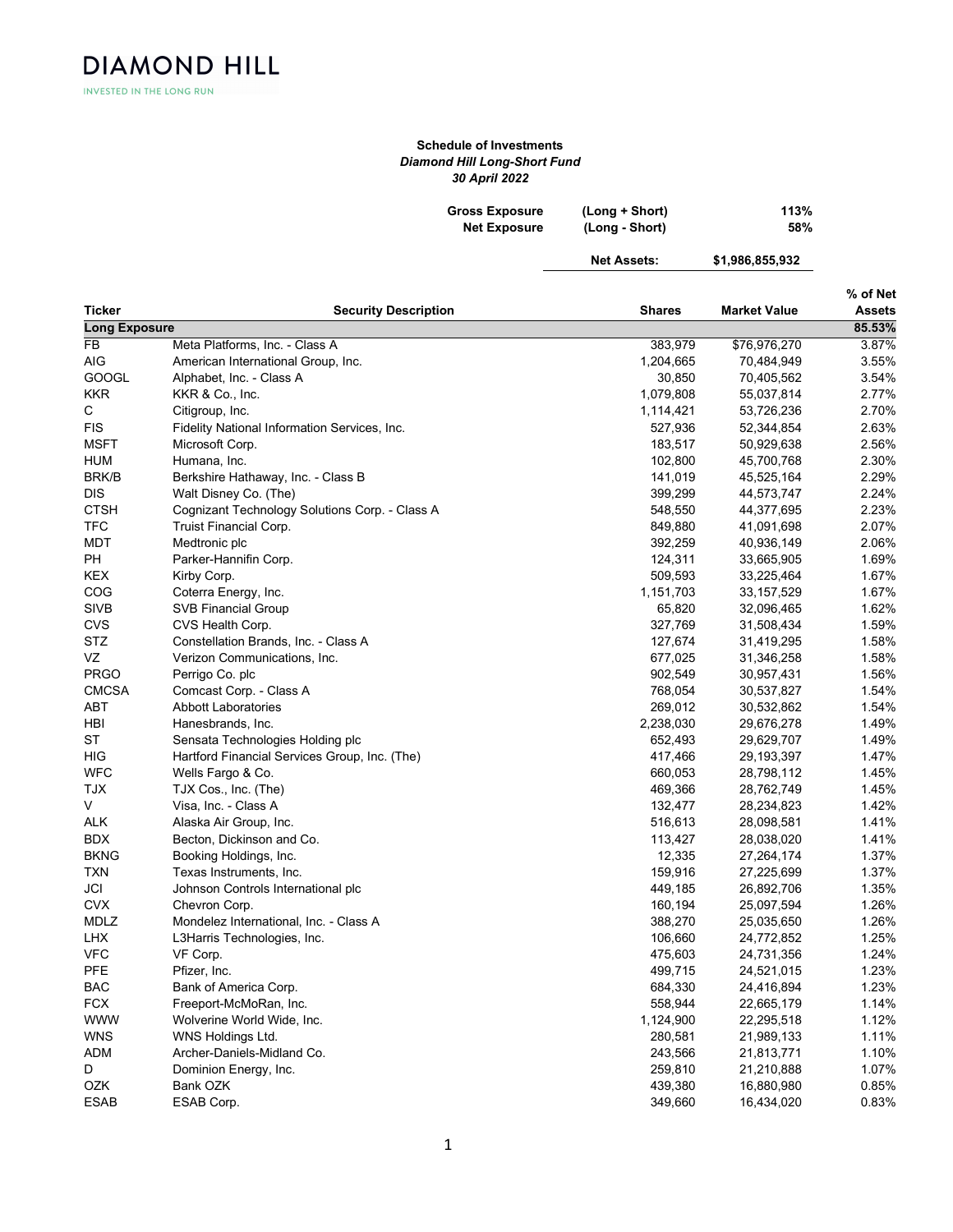INVESTED IN THE LONG RUN

**DIAMOND HILL** 

## Schedule of Investments Diamond Hill Long-Short Fund 30 April 2022

|                       |                                           |               |                     | % of Net  |
|-----------------------|-------------------------------------------|---------------|---------------------|-----------|
| Ticker                | <b>Security Description</b>               | <b>Shares</b> | <b>Market Value</b> | Assets    |
|                       | <b>Long Exposure (continued)</b>          |               |                     |           |
| <b>MS</b>             | Morgan Stanley                            | 202,252       | \$16,299,489        | 0.82%     |
| <b>ASH</b>            | Ashland Global Holdings, Inc.             | 154,689       | 16,237,704          | 0.82%     |
| <b>BWA</b>            | BorgWarner, Inc.                          | 422,518       | 15,561,338          | 0.78%     |
| <b>ENOV</b>           | Enovis Corp.                              | 237,750       | 15,422,843          | 0.78%     |
| <b>ABBV</b>           | AbbVie, Inc.                              | 89,426        | 13,134,891          | 0.66%     |
| MET                   | MetLife, Inc.                             | 137,534       | 9,033,233           | 0.45%     |
| <b>Short Exposure</b> |                                           |               |                     | $-27.25%$ |
| <b>ORA</b>            | Ormat Technologies, Inc.                  | $-433,000$    | \$-33,644,100       | $-1.69%$  |
| BF/B                  | Brown-Forman Corp. - Class B              | -491,890      | $-33,173,062$       | $-1.67%$  |
| CAR                   | Avis Budget Group, Inc.                   | $-114,220$    | $-30,573,267$       | $-1.54%$  |
| <b>CBSH</b>           | Commerce Bancshares, Inc.                 | $-422,474$    | -28,884,547         | $-1.45%$  |
| <b>RHI</b>            | Robert Half International, Inc.           | $-269, 143$   | $-26,459,448$       | $-1.33%$  |
| <b>UPS</b>            | United Parcel Service, Inc. - Class B     | $-145,420$    | $-26, 172, 692$     | $-1.32%$  |
| CSCO                  | Cisco Systems, Inc.                       | -487,320      | -23,868,934         | $-1.20%$  |
| LOPE                  | Grand Canyon Education, Inc.              | $-239,142$    | $-22,950,458$       | $-1.15%$  |
| <b>WDFC</b>           | WD-40 Co.                                 | -121,807      | $-22,410,052$       | $-1.13%$  |
| <b>PEN</b>            | Penumbra, Inc.                            | $-97,510$     | $-16,826,326$       | $-0.85%$  |
| <b>BBY</b>            | Best Buy Co., Inc.                        | $-165,776$    | $-14,908,236$       | $-0.75%$  |
| <b>BXP</b>            | Boston Properties, Inc.                   | $-138,945$    | -16,339,932         | $-0.82%$  |
| <b>CTAS</b>           | Cintas Corp.                              | $-37,049$     | -14,718,086         | $-0.74%$  |
| <b>GME</b>            | GameStop Corp. - Class A                  | $-114,425$    | $-14,311,135$       | $-0.72%$  |
| <b>TDC</b>            | Teradata Corp.                            | $-331,795$    | $-13,719,723$       | $-0.69%$  |
| <b>NTCT</b>           | NetScout Systems, Inc.                    | -434,830      | -13,392,764         | $-0.67%$  |
| <b>BMI</b>            | Badger Meter, Inc.                        | $-161,766$    | -13,052,898         | $-0.66%$  |
| <b>FFIN</b>           | First Financial Bankshares, Inc.          | -312,768      | $-12,504,465$       | $-0.63%$  |
| <b>WAT</b>            | Waters Corp.                              | -41,195       | -12,482,909         | $-0.63%$  |
| <b>SLGN</b>           | Silgan Holdings, Inc.                     | $-267,835$    | -11,883,839         | $-0.60%$  |
| ED                    | Consolidated Edison, Inc.                 | $-125,705$    | -11,657,882         | $-0.59%$  |
| <b>SJM</b>            | JM Smucker Co. (The)                      | -81,920       | $-11,217,306$       | -0.56%    |
| <b>RES</b>            | RPC, Inc.                                 | $-1,066,485$  | $-11,027,455$       | $-0.55%$  |
| <b>WHR</b>            | Whirlpool Corp.                           | $-60,665$     | $-11,011,911$       | $-0.55%$  |
| CLX                   | Clorox Co.                                | $-65,430$     | $-9,387,242$        | $-0.47%$  |
| <b>BOH</b>            | Bank of Hawaii Corp.                      | $-115,590$    | $-8,592,961$        | $-0.43%$  |
| <b>BXMT</b>           | Blackstone Mortgage Trust, Inc. - Class A | $-249,770$    | $-7,503,091$        | $-0.38%$  |
| <b>MPLN</b>           | MultiPlan Corp.                           | $-1,688,005$  | -7,477,862          | $-0.38%$  |
| ORCL                  | Oracle Corp.                              | $-79,318$     | $-5,821,941$        | $-0.29%$  |
| <b>FFIV</b>           | F5, Inc.                                  | $-34,682$     | $-5,806,114$        | $-0.29%$  |
| <b>GWW</b>            | W.W. Grainger, Inc.                       | $-11,550$     | $-5,775,346$        | $-0.29%$  |
| <b>WABC</b>           | Westamerica BanCorp.                      | $-95,760$     | $-5,642,179$        | $-0.28%$  |
| DKS                   | Dick's Sporting Goods, Inc.               | $-55,326$     | $-5,334,533$        | $-0.27%$  |
| М                     | Macy's, Inc.                              | $-218,555$    | $-5,282,474$        | $-0.27%$  |
| <b>BLKB</b>           | Blackbaud, Inc.                           | $-90,097$     | $-5,226,527$        | $-0.26%$  |
| CCOI                  | Cogent Communications Holdings, Inc.      | $-86, 115$    | $-5,037,727$        | $-0.25%$  |
| <b>TSLA</b>           | Tesla, Inc.                               | $-5,064$      | $-4,409,529$        | $-0.22%$  |
| CCSI                  | Consensus Cloud Solutions, Inc.           | $-82,648$     | $-4,357,202$        | $-0.22%$  |
| <b>SNBR</b>           | Sleep Number Corp.                        | -73,933       | $-2,998,722$        | -0.15%    |
| <b>JCOM</b>           | Ziff Davis, Inc.                          | $-26,889$     | $-2,375,912$        | $-0.12%$  |
| <b>ETSY</b>           | Etsy, Inc.                                | $-24,295$     | $-2,264,051$        | -0.11%    |
|                       | Under Armour, Inc. - Class A              | $-99,119$     |                     | $-0.08%$  |
| <b>UAA</b>            |                                           |               | $-1,522,468$        |           |